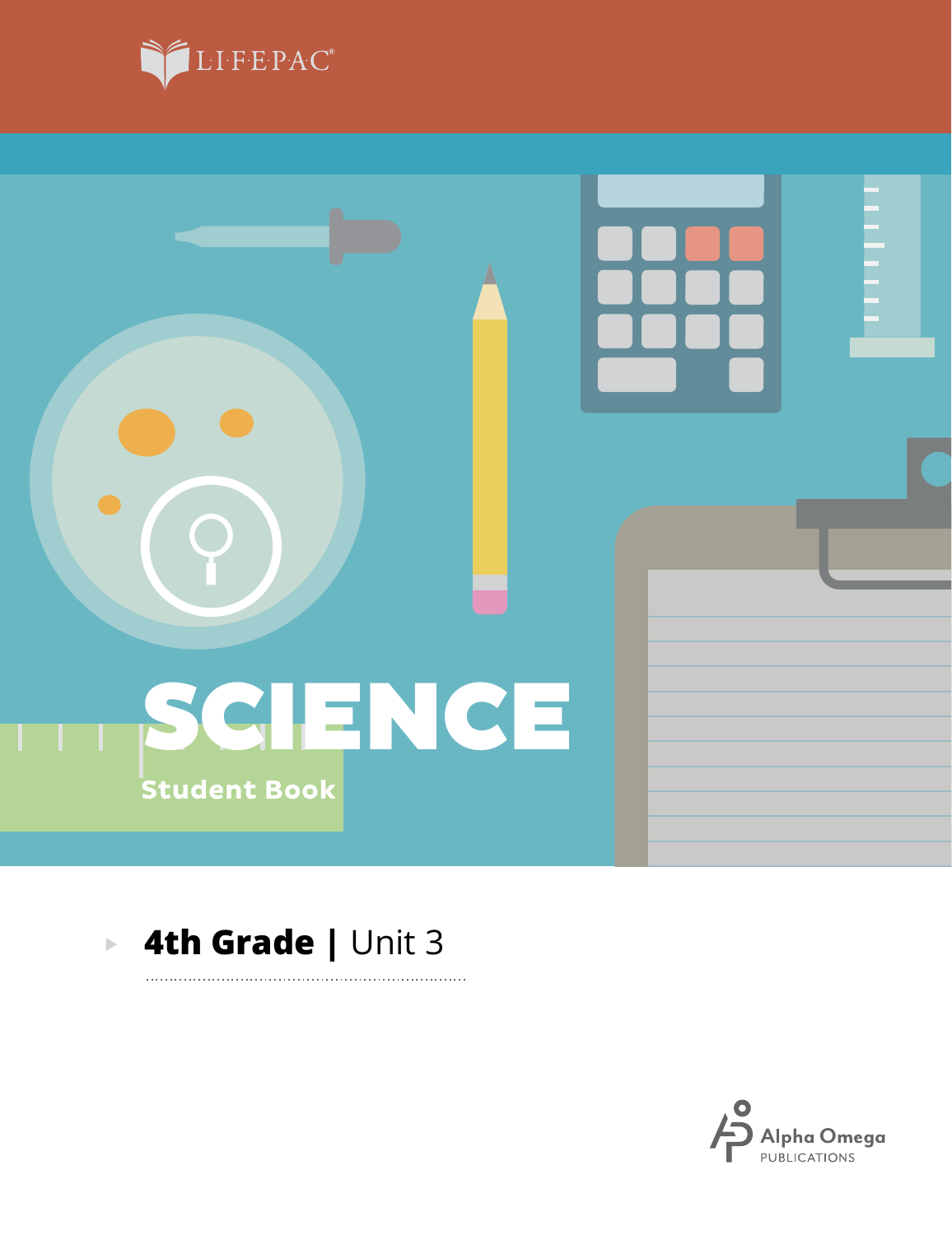# SCIENCE 403 **MAN AND HIS ENVIRONMENT**

Introduction **|3 1. Man Depends on God's Plan** ..................4 Ecology **|6** Resources **|10** Food Chain **|14** Populations **|16** Balance of Nature **|21** Self Test 1 **|24 2. Man Depends on Communities**...........26 Water Communities **|27** Field Communities **|33** Desert Communities **|34** Forest Communities **|36** Human Communities **|38** Self Test 2 **|43 3. Man Tries to Save his Environment**...46 Carelessness **|48** Conservation **|50** Preservation **|54** Self Test 3 **|58** LIFEPAC Test **|Pull-out**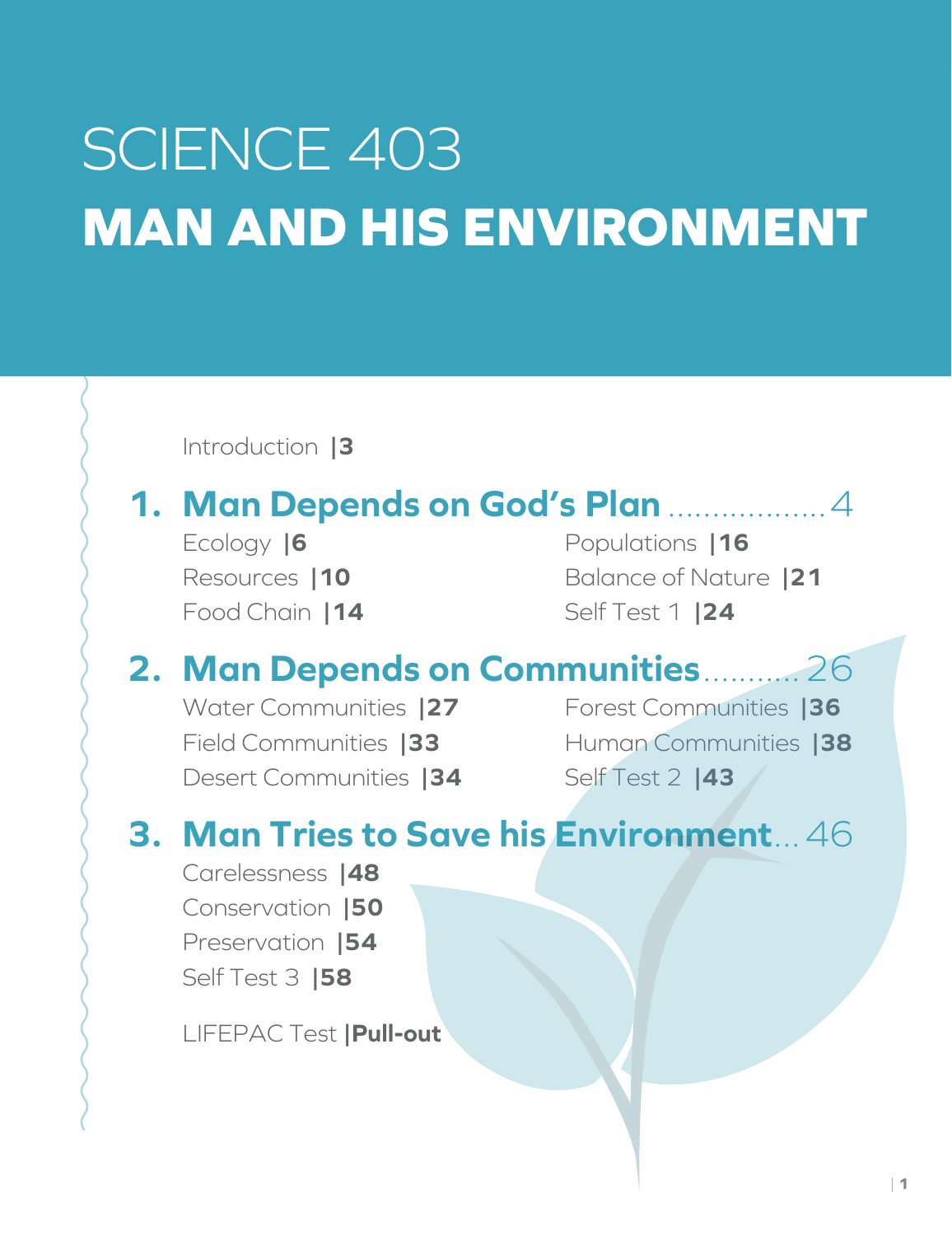**Author:** Evelyn W. Towler

#### **Editor-in-Chief:**

Richard W. Wheeler, M.A. Ed.

**Editor:** Martha K. Baxter, M.A.

**Consulting Editor:** Harold Wengert, Ed.D.

**Revision Editor:** Alan Christopherson, M.S.

#### **Media Credits:**

**Page 3:** © choness, iStock, Thinkstock; **4:** © RomoloTavani, iStock, Thinkstock; **6:** © Jupiterimages, Stockbyte, Thinkstock; **7:** © pialhovik, iStock, Thinkstock; **21:** © AlanJeffery, iStock, Thinkstock; **26:** © Mikanaka, iStock, Thinkstock; **27:** © TrevorjcBrown, iStock, Thinkstock; **32:** © Simon Phipps, iStock, Thinkstock; **35:** © tonda, iStock, Thinkstock; **46:** © RomoloTavani, iStock, Thinkstock; **48:** © overcrew, iStock, Thinkstock; **53:** © taraki, iStock, Thinkstock; **54:** © pkh106, iStock, Thinkstock.



#### **804 N. 2nd Ave. E. Rock Rapids, IA 51246-1759**

© MCMXCVI by Alpha Omega Publications, Inc. All rights reserved. LIFEPAC is a registered trademark of Alpha Omega Publications, Inc.

All trademarks and/or service marks referenced in this material are the property of their respective owners. Alpha Omega Publications, Inc. makes no claim of ownership to any trademarks and/or service marks other than their own and their affiliates, and makes no claim of affiliation to any companies whose trademarks may be listed in this material, other than their own.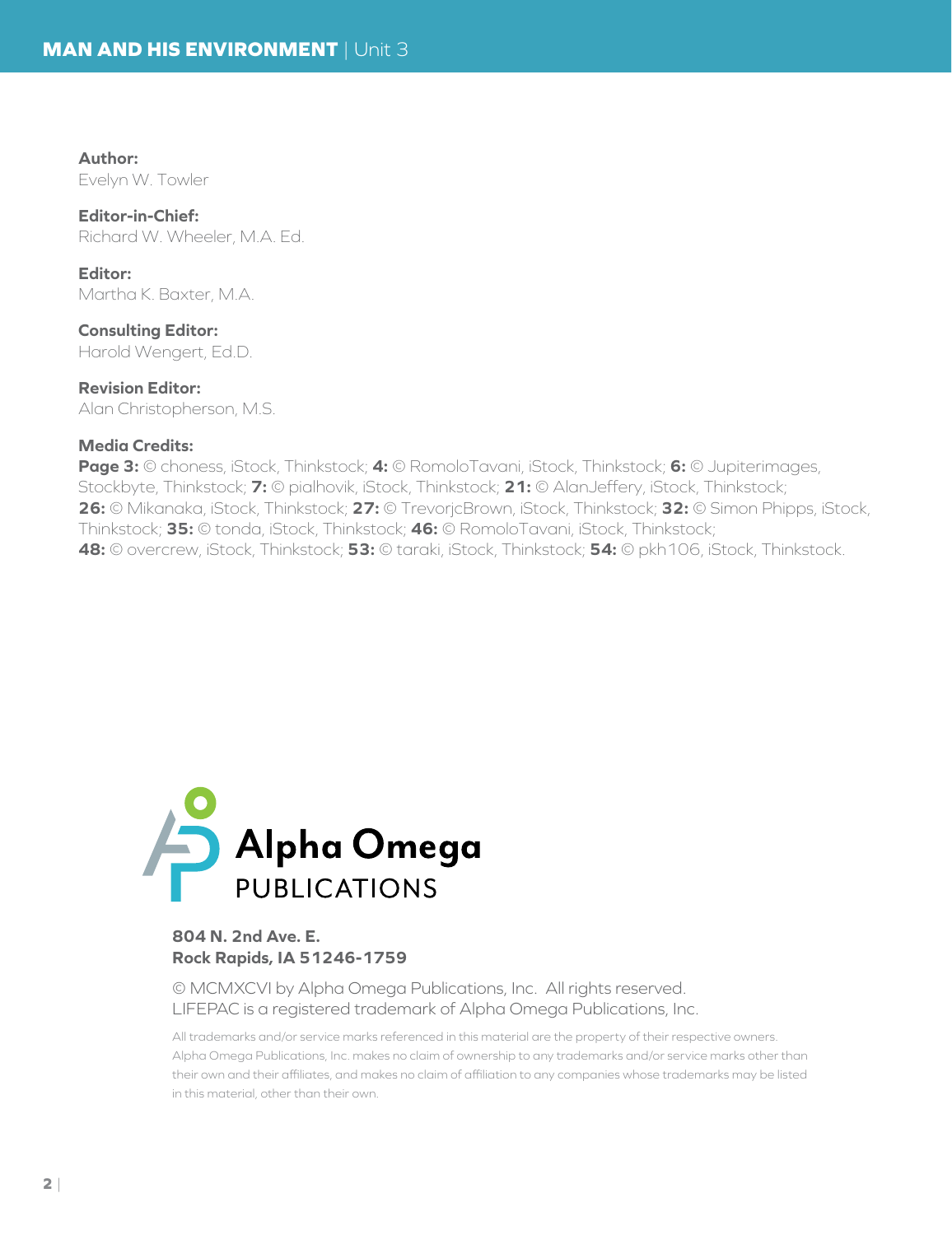# **MAN AND HIS ENVIRONMENT**

**God created the world and gave man the job of caring for His world. In this LIFEPAC® you will learn what God created and the systems He planned for life on earth. You will learn how man depends on the things God created. You will learn if man has taken good care of God's earth. Also, you will learn about plans for keeping God's world beautiful and useful.**

## **Objectives**

**Read these objectives.** The objectives tell you what you will be able to do when you have successfully completed this LIFEPAC. Each section will list according to the numbers below what objectives will be met in that section. When you have finished this LIFEPAC, you should be able to:

- 1. Tell four resources that God provided on earth.
- 2. Tell the meaning of ecology.
- 3. Explain the meaning of a food chain.
- 4. Tell about the kinds of living things in a population.
- 5. Explain about the balance of nature.
- 6. Tell about some communities of living things and how the living things depend on each other.
- 7. Tell ways man has been careless with the environment.
- 8. Tell ways that the resources can be conserved.
- 9. Tell ways that the resources can be preserved.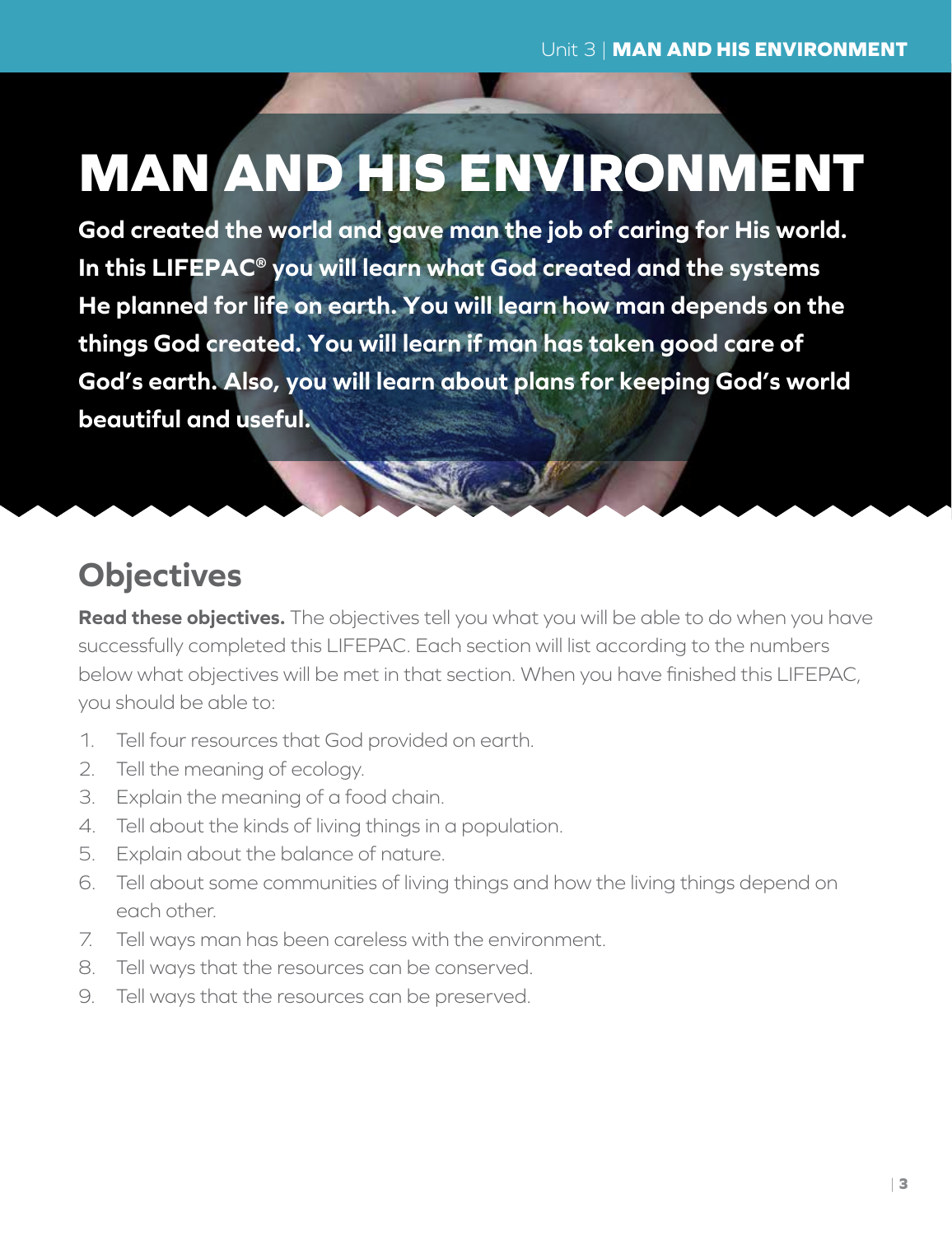# **1. MAN DEPENDS ON GOD'S PLAN**

**You are going to study in this LIFEPAC about your environment. In the first section you will learn about the meaning of the word ecology and how God has provided for His earth.**

### **Objectives**

**Review these objectives.** When you have completed this section, you should be able to:

- 1. Tell four resources that God provided on earth.
- 2. Tell the meaning of ecology.
- 3. Explain the meaning of a food chain.
- 4. Tell about the kinds of living things in a population.
- 5. Explain about the balance of nature.

# **Vocabulary**

**Study these new words.** Learning the meanings of these words is a good study habit and will improve your understanding of this LIFEPAC.

**bacteria** (bak tir'  $\bar{e}$  u): Very small organisms, so small that they can usually be seen only through a microscope.

**carbon dioxide** (kar' bun dī ok' sīd): A colorless gas that is present in air.

**chlorophyll** (klōr' u fil): The green coloring matter in plants.

**consumer** (kun sü' mur): A person who uses food, clothing, or anything grown by producers.

**create** (krē at'): To make something that has not been made before.

**decay** (di kā'): To become rotten.

**decomposer** (dē' kum pō' zur): Something that rots something else.

**ecologist** (e kol' u jist): A person skilled in ecology.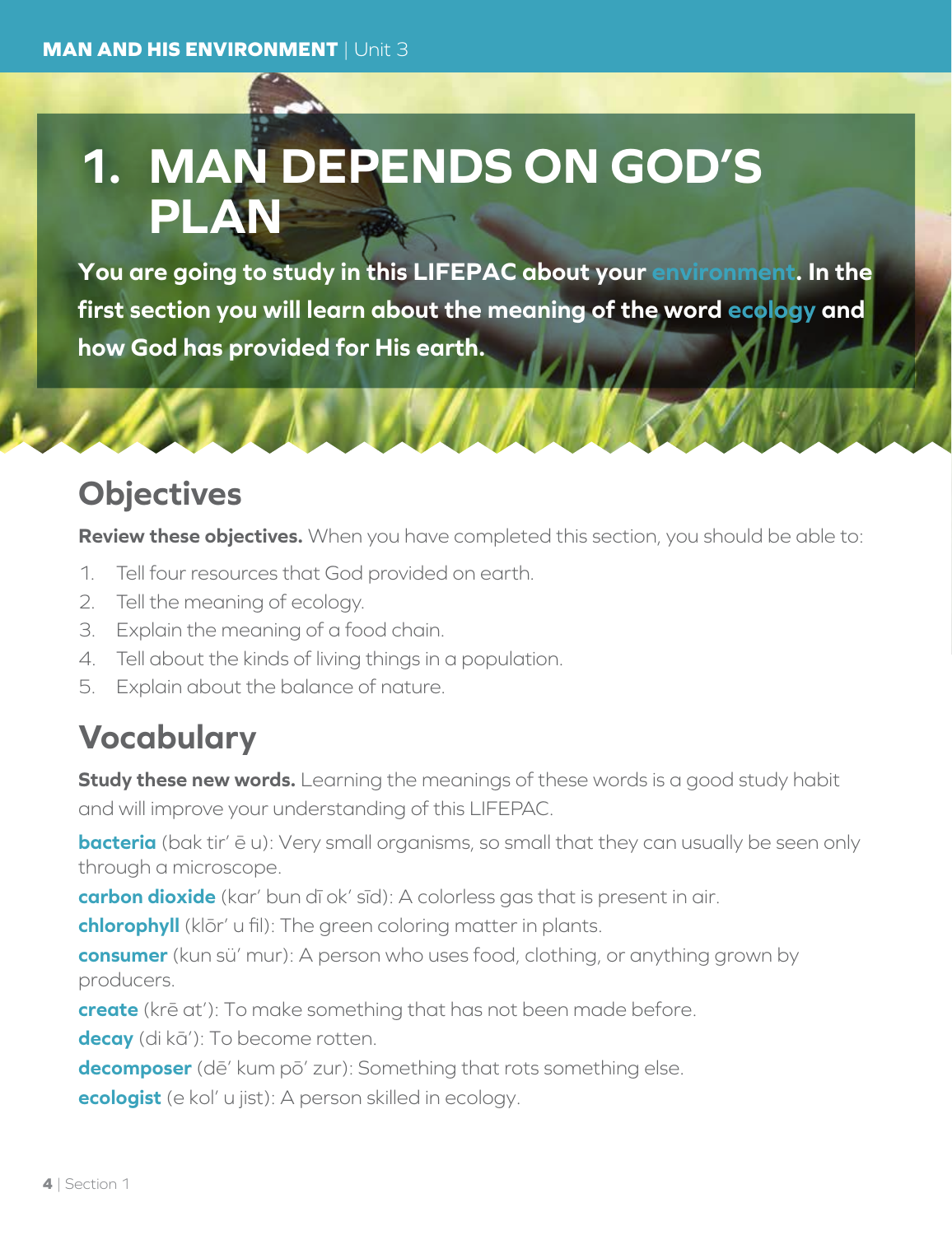**ecology** (e kol u je): The science that deals with the relation of living things to their environments and to each other.

**energy** (en' ur jē): The power to do work.

**environment** (en vī' run munt): All the surrounding things, conditions, and influences that have to do with the growth of things.

**fungi** (fun' jī): Plural of fungus. Plant without flowers, leaves, or green coloring matter.

**mold** (mōld): A fungus that appears on food when it is left in a warm, moist place.

**nitrogen** (nī' tru jen): A gas that is in the air.

**nutrient** (nu' trē unt): A nourishing substance.

**oxygen** (ōk' su jun): A gas that is in the air.

**pest** (pest): A thing or person that causes trouble.

**photosynthesis** (fō' tu sin' thu sis): The process in a green plant that produces carbohydrates by the action of sunlight on the chlorophyll.

**population** (pop' yu lā' shun): A part of the inhabitants of an area.

**producer** (pru dü' sur): One who makes things that are used by others.

**recycle** (re si' kul): To treat or process so it may be used again.

**resource** (re' sôrs): Any supply that will meet a need.

**rot** (rot): To become rotten, to decay.

**termite** (tėr' mīt): An insect with a soft body that eats wood.

**vapor** (va' pur): A large bird that eats dead animals.

**Note:** *All vocabulary words in this LIFEPAC appear in* **boldface** *print the first time they are used. If you are unsure of the meaning when you are reading, study the definitions given.*

Pronunciation Key: hat, āge, cãre, fär; let, ēqual, tėrm; it, īce; hot, ōpen, ôrder; oil; out; cup, put, rüle; child; long; thin; /ŦH/ for **th**en; /zh/ for mea**s**ure; /u/ or / <sup>e</sup> / represents /a/ in **a**bout, /e/ in tak**e**n, /i/ in penc**i**l, /o/ in lem**o**n, and /u/ in circ**u**s.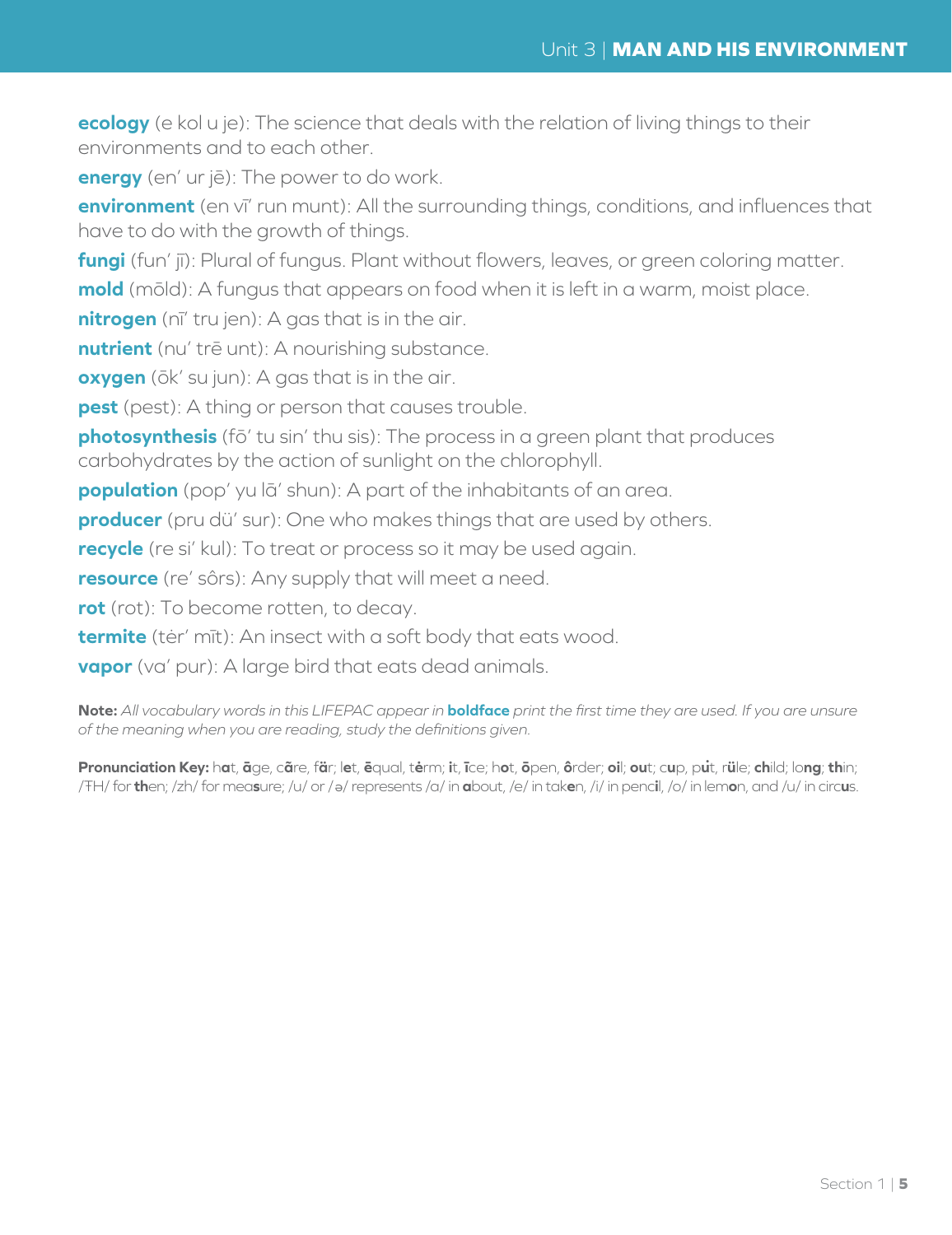

Everyone in Mrs. Turner's class at Good Hope School was busy. Today was a special day. The award for the most cans was being presented. Stacks of cans were in front of the building. Boxes of cans lined the driveway. In every corner cans peeked out of sacks, garbage cans, and containers of every size.

Mrs. Turner, the teacher, said to the class, "Why did you collect all these cans?" No one spoke.

Then Ken raised his hand and said, "My mother was glad to have the cans taken away from the house."

Kim added, "My neighbors wanted the alley cleaned up."

"We should use things again and again. These cans will be used to make other cans," said Jane.



"You are right," said Mrs. Turner.

# **Ecology**

You have heard the word **ecology** used often. When the air is dirty, when rivers are not clean, when beaches are covered with oil, are times that you hear ecology mentioned. You have probably collected cans or papers to be **recycled**. People are concerned about God's world. Ecology is the study of the way all living things relate to each other in the world God has made for us.

*Ecology* comes from two Greek words which mean *the study or science of the home*. Home doesn't mean just your home but the homes and **environments** of all plants and animals and how they are related to each other.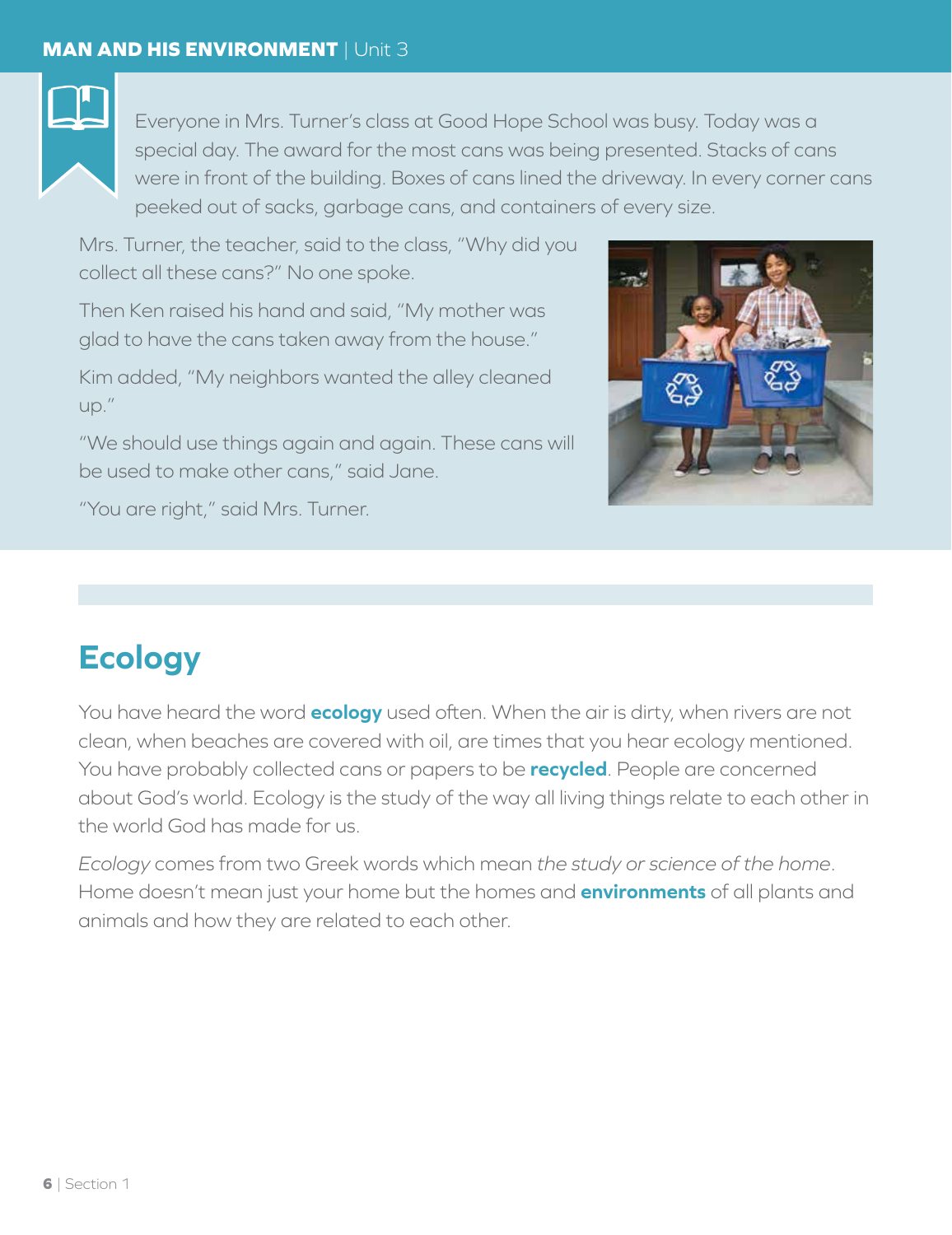|     | Answer these questions.                     |
|-----|---------------------------------------------|
|     | <b>1.1</b> What does ecology mean in Greek? |
| 1.2 | What is ecology?                            |

Scientists call life on earth "the web of life" because life is connected much like the threads of a spider web are joined. Think about a spider web.

Notice how each thread depends on the other threads to make a complete web. If one thread breaks, the other threads would not be in place either. Life on earth is like the web. If one part of life stops, the rest of the living things will have trouble living in the same way.



|     | Think and write your answers on the lines.       |
|-----|--------------------------------------------------|
| 1.3 | In the web of life, how do you depend on a tree? |
| 1.4 | In the web of life, how do you depend on a cow?  |

\_\_\_\_\_\_\_\_\_\_\_\_\_\_\_\_\_\_\_\_\_\_\_\_\_\_\_\_\_\_\_\_\_\_\_\_\_\_\_\_\_\_\_\_\_\_\_\_\_\_\_\_\_\_\_\_\_\_\_\_\_\_\_\_\_\_\_\_

\_\_\_\_\_\_\_\_\_\_\_\_\_\_\_\_\_\_\_\_\_\_\_\_\_\_\_\_\_\_\_\_\_\_\_\_\_\_\_\_\_\_\_\_\_\_\_\_\_\_\_\_\_\_\_\_\_\_\_\_\_\_\_\_\_\_\_\_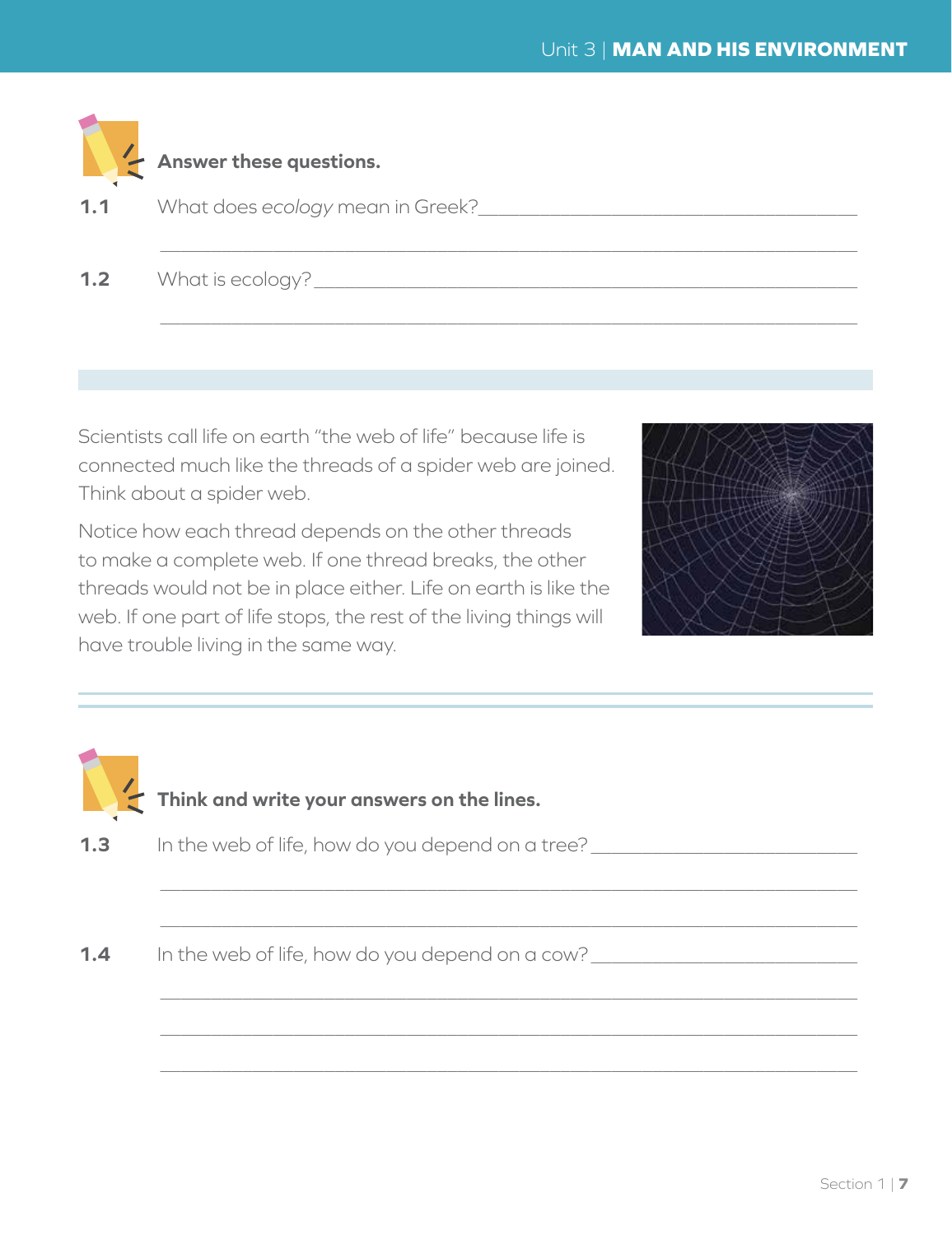Ecology studies the web of life. In ecology you study how life connects together, lives and adjusts to each environment.

Environment has a broader meaning. Environment means the place where you live. Environment means more than just your home environment, for the meaning also reaches to the area in which you live. You may live in a city environment. You may live in a desert environment, too.



# **Think and answer the questions.**

**1.5** In what kind of environment do you live?

**1.6** You know someone who lives in a different environment. What kind of environment is it? \_\_\_\_\_\_\_\_\_\_\_\_\_\_\_\_\_\_\_\_\_\_\_\_\_\_\_\_\_\_\_\_\_\_\_\_\_\_\_\_\_\_\_\_\_\_\_\_\_\_\_\_

\_\_\_\_\_\_\_\_\_\_\_\_\_\_\_\_\_\_\_\_\_\_\_\_\_\_\_\_\_\_\_\_\_\_\_\_\_\_\_\_\_\_\_\_\_\_\_\_\_\_\_\_\_\_\_\_\_\_\_\_\_\_\_\_\_\_\_\_

\_\_\_\_\_\_\_\_\_\_\_\_\_\_\_\_\_\_\_\_\_\_\_\_\_\_\_\_\_\_\_\_\_\_\_\_\_\_\_\_\_\_\_\_\_\_\_\_\_\_\_\_\_\_\_\_\_\_\_\_\_\_\_\_\_\_\_\_

Environment has become important because man has made a special environment for himself that has changed other environments. Big cities have changed the environment around them. Trees have been cut, land moved, streets paved, and many buildings built. The climate becomes warmer in winter and summer in the crowded cities. The city has changed the environment. **Ecologists** are concerned about these changes.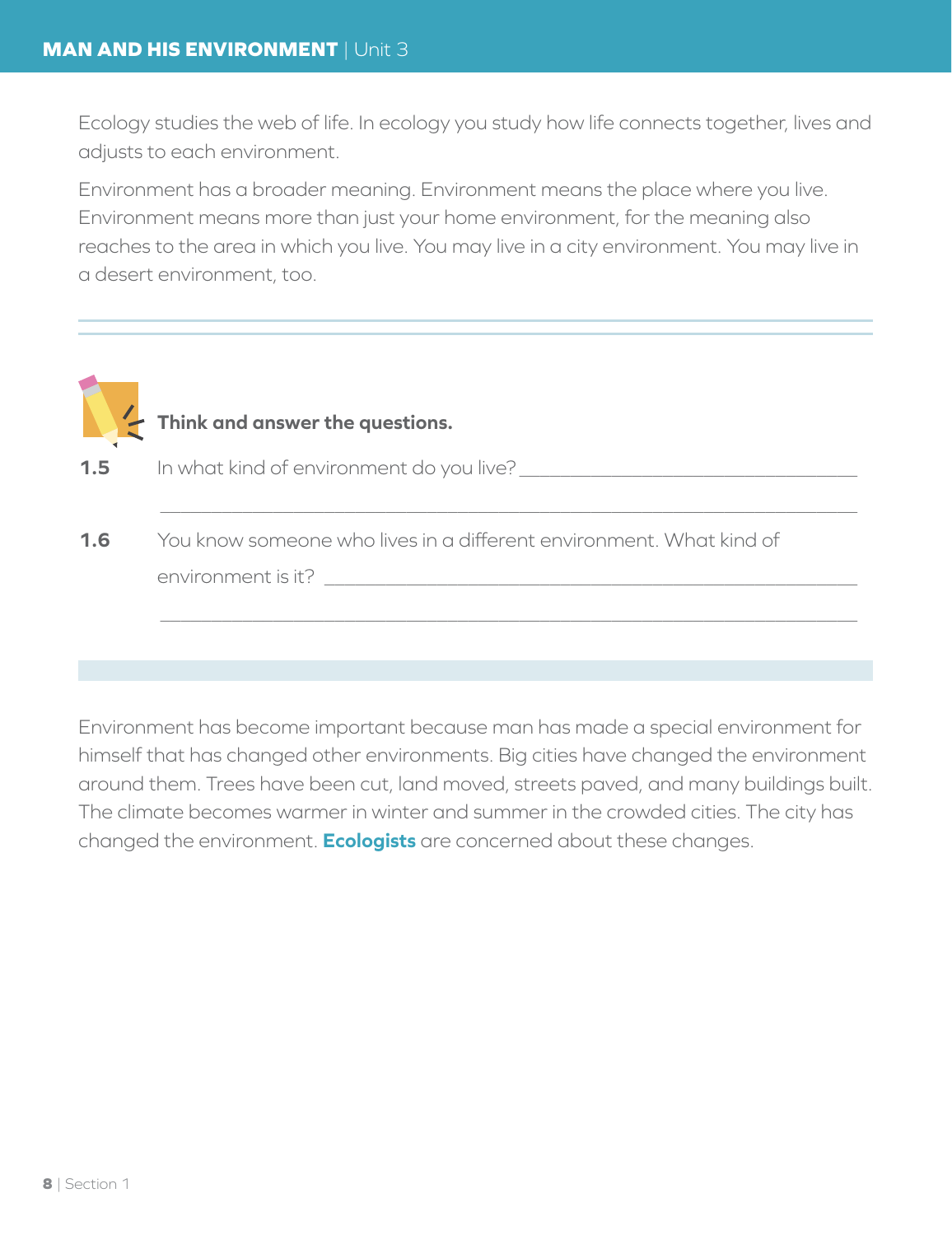

#### **Think and answer the questions.**

- **1.7** How would building a city change the environment of a field mouse?
- **1.8** How would the building of many new houses on the edge of town change the environment of John, a boy who lives on a farm near the new houses?

\_\_\_\_\_\_\_\_\_\_\_\_\_\_\_\_\_\_\_\_\_\_\_\_\_\_\_\_\_\_\_\_\_\_\_\_\_\_\_\_\_\_\_\_\_\_\_\_\_\_\_\_\_\_\_\_\_\_\_\_\_\_\_\_\_\_\_\_

 $\_$  , and the contribution of the contribution of  $\mathcal{L}_1$  , and the contribution of  $\mathcal{L}_2$  , and the contribution of  $\mathcal{L}_1$ 

\_\_\_\_\_\_\_\_\_\_\_\_\_\_\_\_\_\_\_\_\_\_\_\_\_\_\_\_\_\_\_\_\_\_\_\_\_\_\_\_\_\_\_\_\_\_\_\_\_\_\_\_\_\_\_\_\_\_\_\_\_\_\_\_\_\_\_\_

Ecology is more than the study of your home. It is the study of the life that God put on earth and the homes provided by God for each kind of life. Scientists, called ecologists, have worked out an order system for the study of homes. As you study this LIFEPAC you will find that homes, or environments, may seem to be different from each other, but in many ways they are the same.

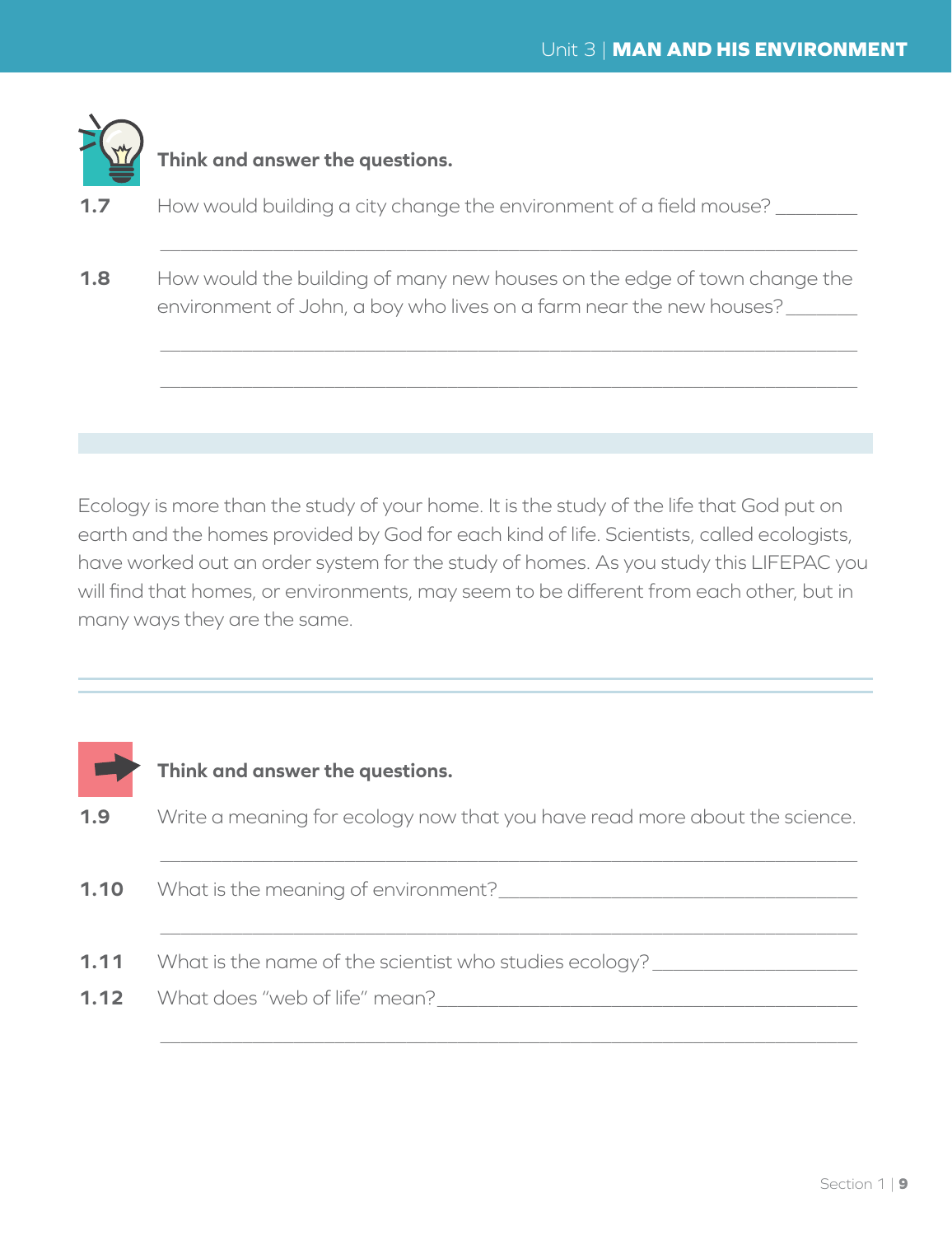### **Resources**

All living things were provided by God with the things each one would need. God knew exactly what kind of things you and other living creatures would need to be able to live and grow. So He put **resources** on the earth to be used by His creatures. The four resources you will study are *water, air, light,* and *soil*.

**Water.** All living things must have *water* in order to live and grow. Think of some ways that water is used. Some uses of water are easy to list. Other uses are harder to remember because you do not know how much you depend on water. You do not see everything water does for you.

Water greatly changes the temperatures of areas close to it. Water warms slowly and cools even more slowly. Land heats and cools very quickly. Therefore, land changes its temperature more often than does water. Land that is near water changes its temperatures less often than land that is not near water. For this reason land is much hotter and much colder inland, or away from water. The areas inland do not feel the good results of the water. Therefore, inland areas get very hot or very cold. For this reason plants, animals, and people often try to live near the water. Of course, they also need water for many other reasons. Have you thought of some?

\_\_\_\_\_\_\_\_\_\_\_\_\_\_\_\_\_\_\_\_\_\_\_\_\_\_\_\_\_\_\_\_\_\_\_\_\_\_\_\_\_\_\_\_\_\_\_\_\_\_\_\_\_\_\_\_\_\_\_\_\_\_\_\_\_\_\_\_

\_\_\_\_\_\_\_\_\_\_\_\_\_\_\_\_\_\_\_\_\_\_\_\_\_\_\_\_\_\_\_\_\_\_\_\_\_\_\_\_\_\_\_\_\_\_\_\_\_\_\_\_\_\_\_\_\_\_\_\_\_\_\_\_\_\_\_\_



**Write your answers on the lines.**

- **1.13** Name some ways to use water.
- **1.14** Tell why inland areas get very hot or very cold.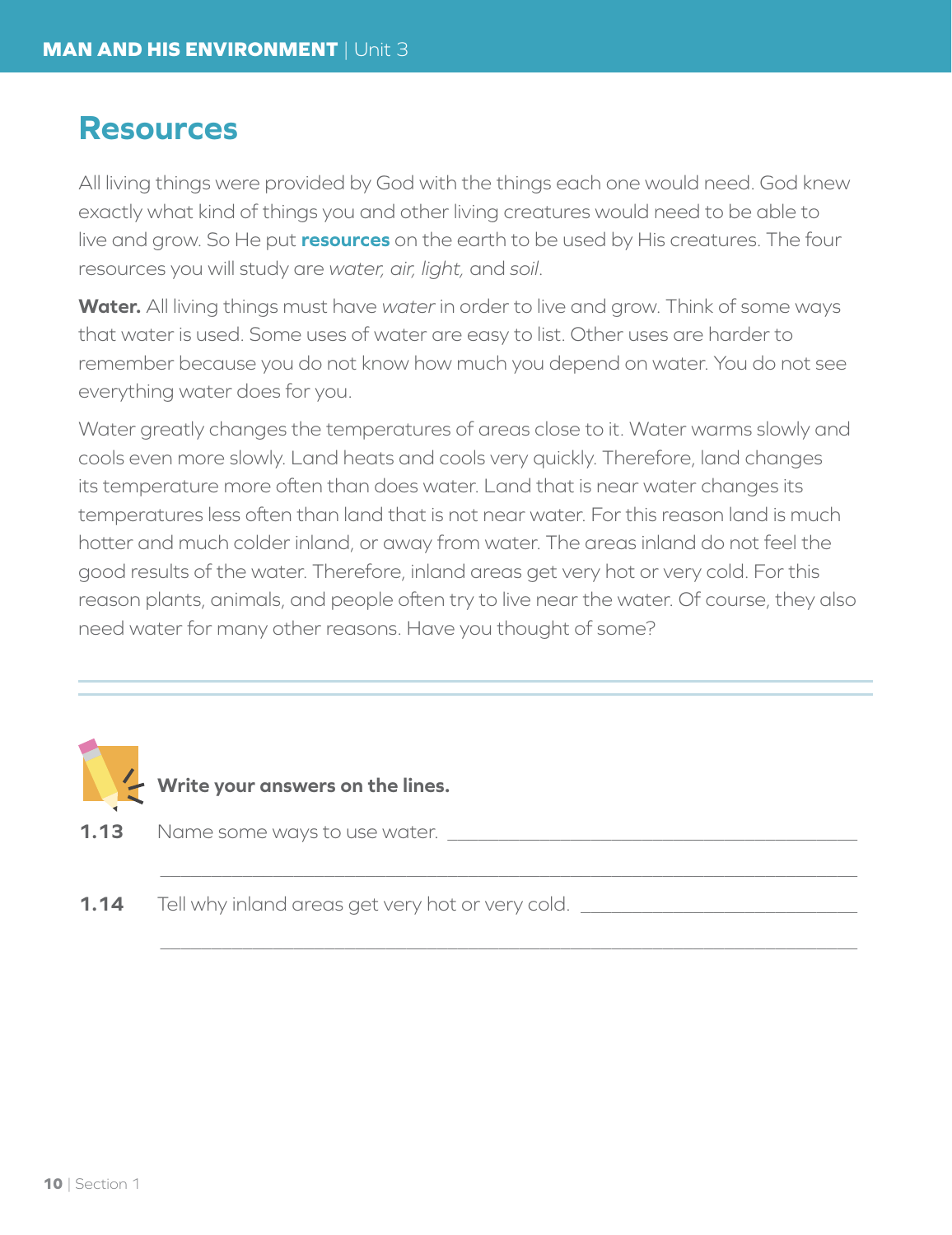**Air.** Another resource God put on the earth for living things is *air*. In order to live and grow, all living creatures need air. Air is largely made up of two gases called **nitrogen** and **oxygen**. Air also contains water in the form of a gas called water **vapor**. Air is the earth's blanket. The earth takes heat from the sun, and the air stores it for your use, like water does. The water vapor in the air holds heat much as do bodies of water. However, there is much less water vapor than in a body of water. As a result, the amount of heat held is also much less.

After the sun goes down, the air still holds heat. This heat keeps the earth from getting as cold during the night. Without the air, our earth would be very hot in the daytime and would be freezing cold at night. The change in temperature from season to season would also be much greater. All life on earth needs the protection of the air.



# **Write the correct word from the following list on each line.**

|      | air                                                                              | nitrogen                                                             | oxygen  | vapor                                                                            |  |
|------|----------------------------------------------------------------------------------|----------------------------------------------------------------------|---------|----------------------------------------------------------------------------------|--|
|      | sun                                                                              | water                                                                | blanket | heat                                                                             |  |
| 1.15 |                                                                                  |                                                                      |         | God provided living things with both water and ________________________________. |  |
| 1.16 | The earth takes heat from the ______________, and the air stores it for our use. |                                                                      |         |                                                                                  |  |
| 1.17 | Air is largely made up of two gases called a. ________________________ and       |                                                                      |         |                                                                                  |  |
|      |                                                                                  |                                                                      |         |                                                                                  |  |
| 1.18 | The air also contains water in the form of a gas called water _________________. |                                                                      |         |                                                                                  |  |
| 1.19 | Air is the earth's ___________________.                                          |                                                                      |         |                                                                                  |  |
| 1.20 |                                                                                  | Heat is held in the air by _____________________________vapor.       |         |                                                                                  |  |
| 1.21 |                                                                                  | After the sun goes down, the air still holds ______________________. |         |                                                                                  |  |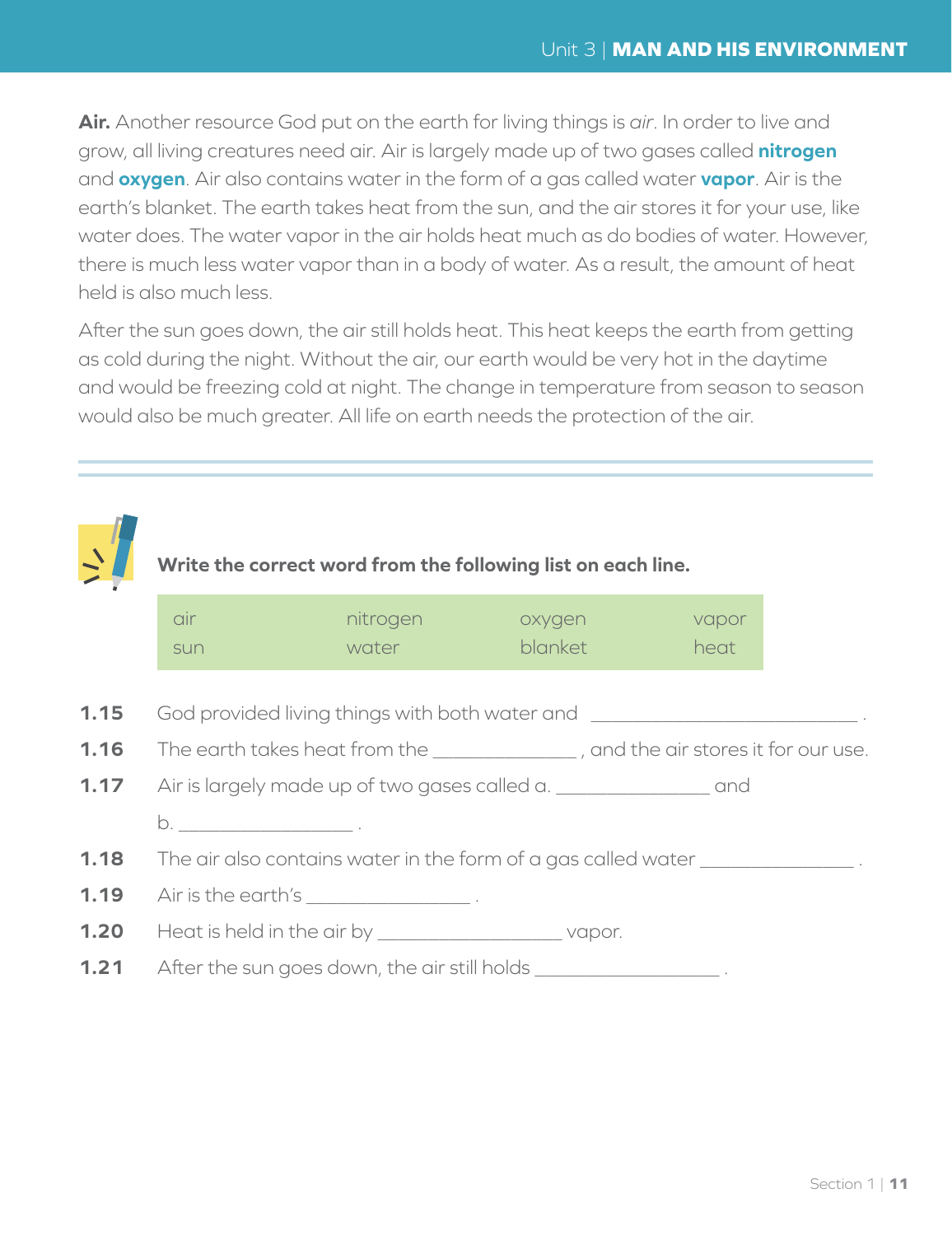**Light.** The third resource in your study is *light*. God made light. He made the sun. The source of earth's light is the sun. Light brings heat from the sun to the earth. Without light, plants could not grow and make food. Therefore, no animals would be able to live. Even the smallest animals, which grow in the dark places, feed on living things that need light. Light is necessary for life.

|      | Answer these questions.                                |
|------|--------------------------------------------------------|
|      |                                                        |
|      | <b>1.22</b> Who made light?                            |
|      | <b>1.23</b> What is the source of the earth's light?   |
| 1.24 | What do plants need in order to make food and to grow? |

**Soil.** The fourth resource in your study is *soil*. Plants need soil in which to grow. You have learned that animals must have plants for food. Plants help to make the soil in which they live. They make soil as they decay, putting **nutrients**, or food back into the soil.

Water, air, light and soil are all parts of your natural environment. They work together to make your environment right for you.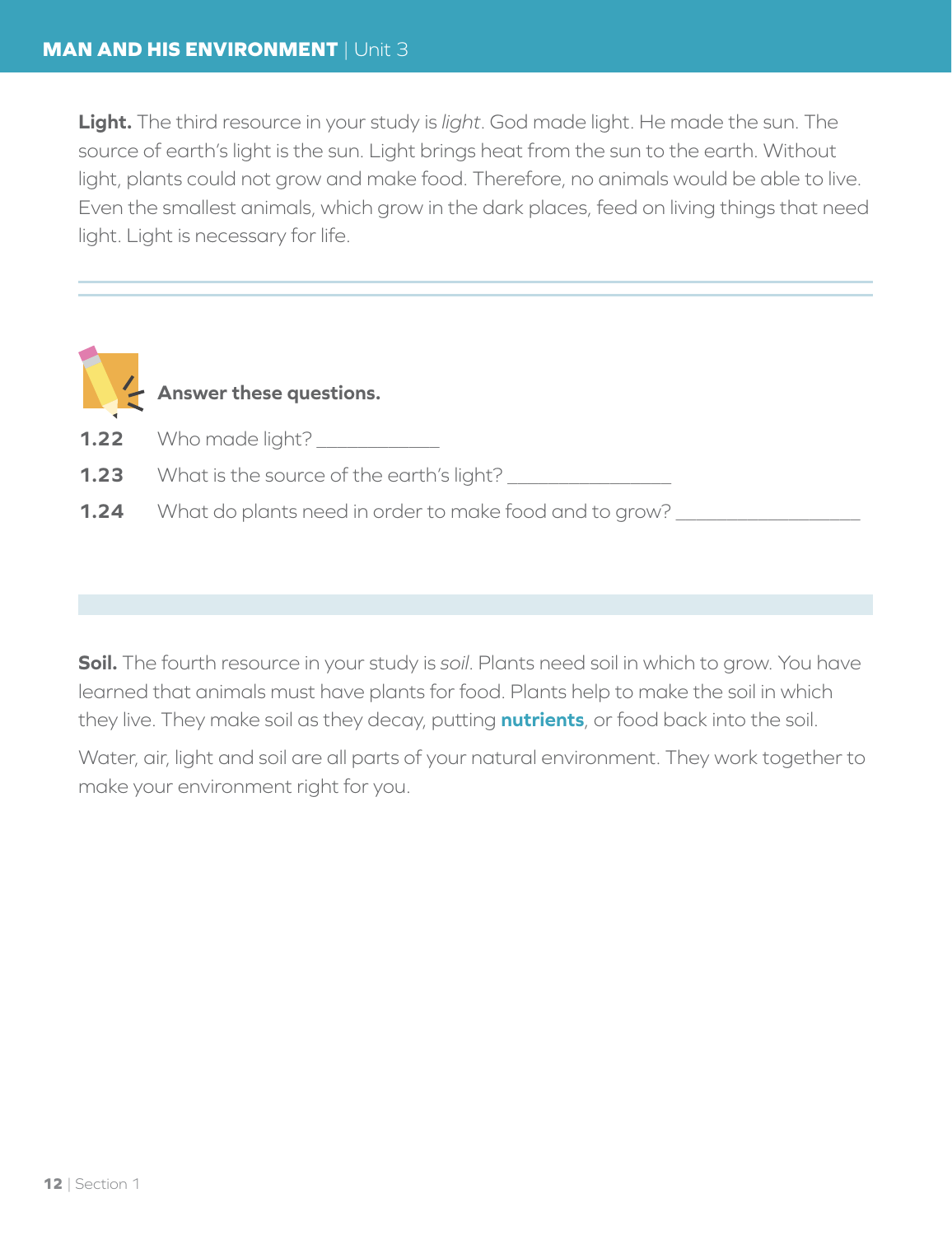

#### **Look at the picture.**

**1.25** On the lines write the name of each resource that God has given His creatures.





#### **Think and draw.**

**1.26** What is your environment like? Does it include natural things and peoplemade things? Does it include people and animals? Does it include pleasant and unpleasant things? On a sheet of drawing paper make a picture of your environment. When you have finished it, put it in your LIFEPAC at this page. You will want to look at it again when you study about human communities.

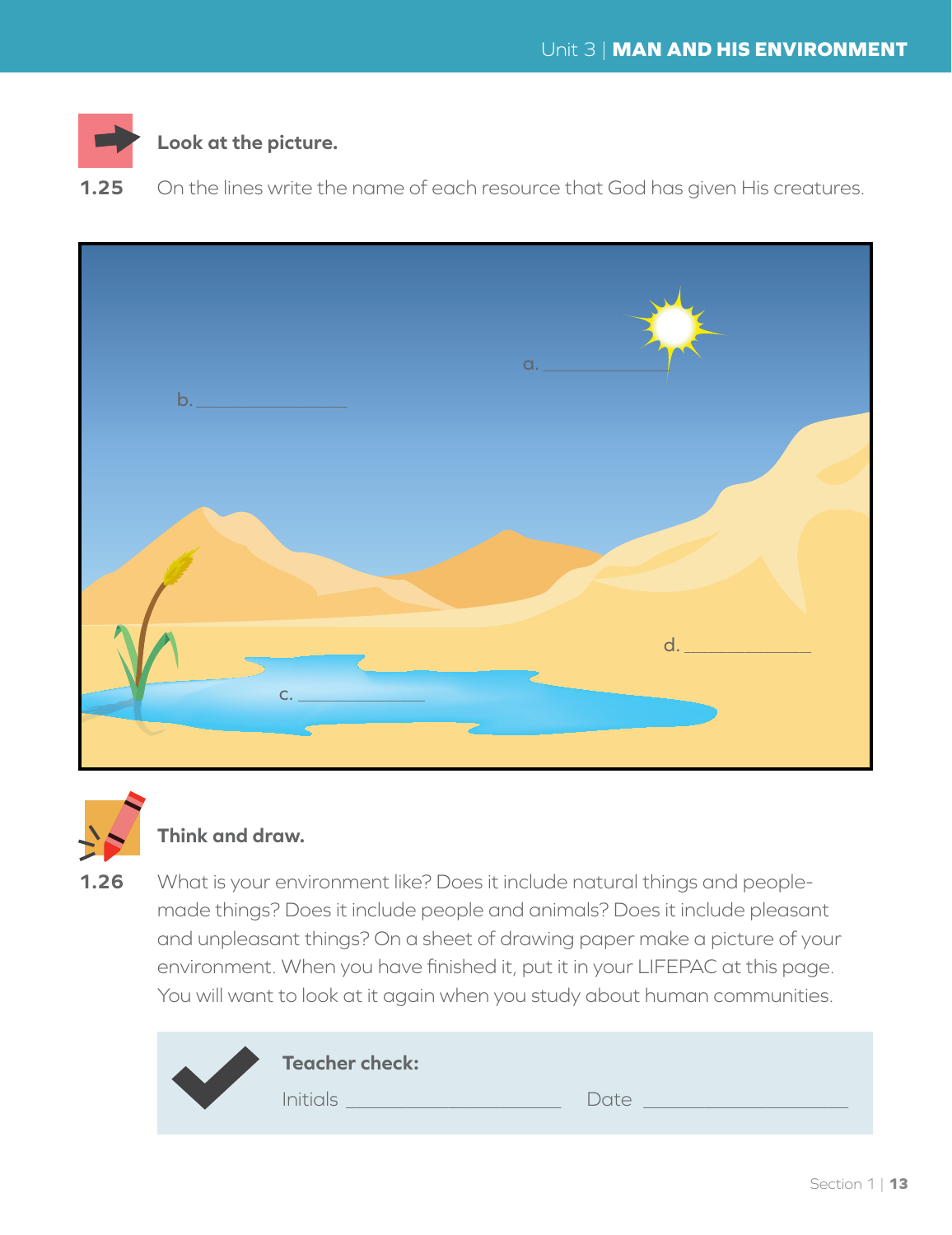### **SELF TEST 1**

**Match these items** (each answer, 2 points).

| 1.01  | chlorophyll            |           | a. disappeared                  |
|-------|------------------------|-----------|---------------------------------|
| 1.02  | plant-eating consumers |           | b. make food                    |
| 1.03  | extinct                |           | c. plant process of making food |
| 1.04  | ecology                |           | d. green in plants              |
| 1.05  | predators              |           | e. nature's clean-up crew       |
| 1.06  | web of life            |           | f. eat producers                |
| 1.07  | photosynthesis         |           | g. all life is connected        |
| 1.08  | environment            |           | h. feed on other animals        |
| 1.09  | decomposers            | $i$ .     | study of the home               |
| 1.010 | producers              | $\vert$ . | where you live                  |

**Write the correct word in each blank** (each answer, 2 points).

| sun<br>mold<br>food chain God<br>water                                                                                                                                                                                               | light<br>water | ecologist and the secologist<br>communities population<br>soil | bacteria<br>air                                                                  |  |  |  |
|--------------------------------------------------------------------------------------------------------------------------------------------------------------------------------------------------------------------------------------|----------------|----------------------------------------------------------------|----------------------------------------------------------------------------------|--|--|--|
| 1.011 The scientist who studies ecology is an __________________________________                                                                                                                                                     |                |                                                                |                                                                                  |  |  |  |
|                                                                                                                                                                                                                                      |                |                                                                |                                                                                  |  |  |  |
| <b>1.013</b> One decomposer is <u>entitled</u> .                                                                                                                                                                                     |                |                                                                |                                                                                  |  |  |  |
| 1.014 All energy comes from the <b>constant of the contract of the set of the set of the set of the set of the set of the set of the set of the set of the set of the set of the set of the set of the set of the set of the set</b> |                |                                                                |                                                                                  |  |  |  |
| 1.015 Plants and animals live together in _________________________.                                                                                                                                                                 |                |                                                                |                                                                                  |  |  |  |
| 1.016 To show how your food gets energy you can make a ________________________.                                                                                                                                                     |                |                                                                |                                                                                  |  |  |  |
|                                                                                                                                                                                                                                      |                |                                                                |                                                                                  |  |  |  |
|                                                                                                                                                                                                                                      |                |                                                                |                                                                                  |  |  |  |
|                                                                                                                                                                                                                                      |                |                                                                | 1.018 Small decomposers seen only under a microscope are _______________________ |  |  |  |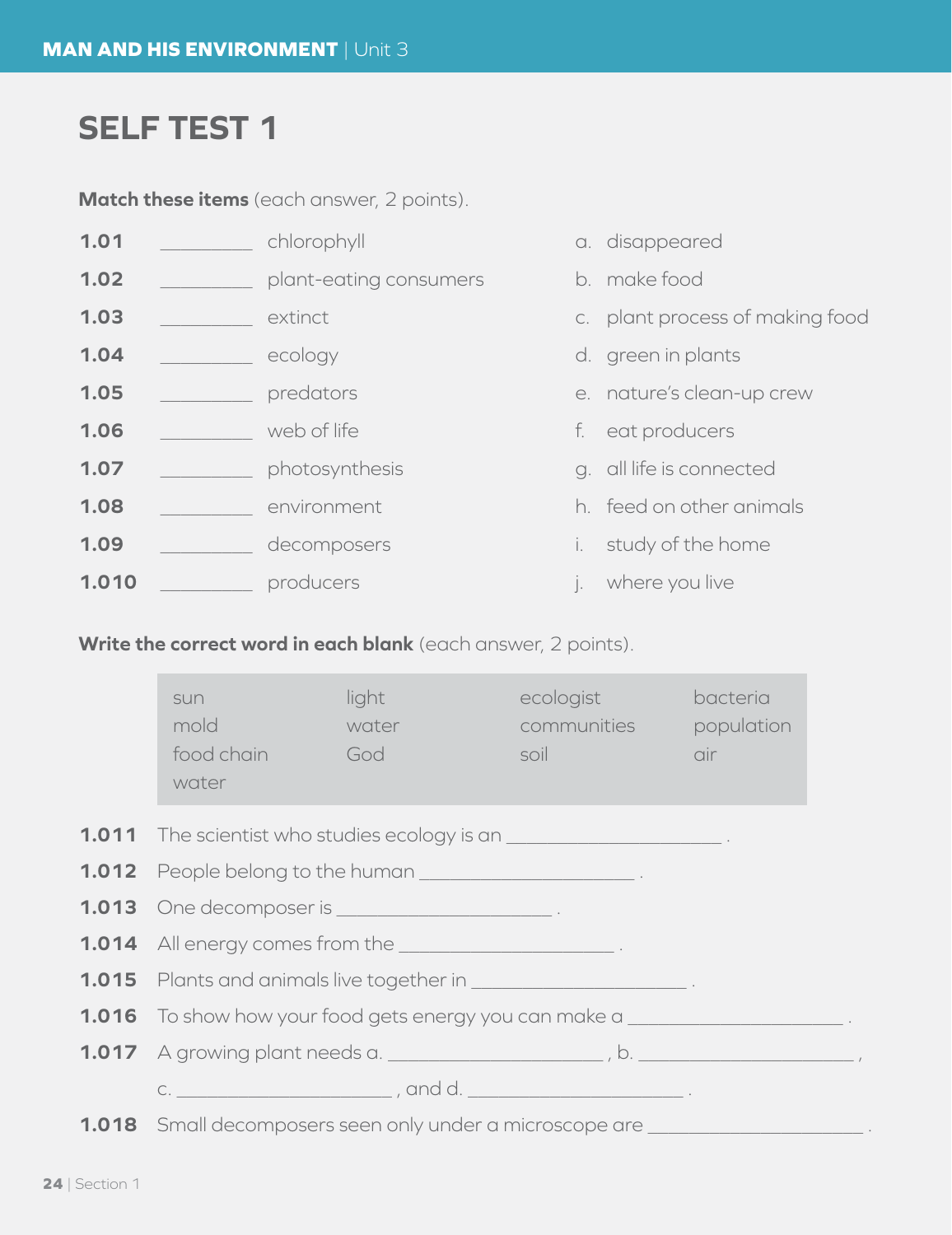**1.019** Temperatures are neither as hot nor as cold near **Example 20** as they are inland.

**1.020** Resources were given by \_\_\_\_\_\_\_\_\_\_\_\_\_\_\_\_\_.

**Follow directions carefully** (each answer, 2 points).

Draw a line under each of the following words that is a producer. Circle each planteating consumer. Draw a box around each predator. Put an X on each decomposer.

|                    | 1.021 grasshopper   | <b>1.022</b> birds  |                      | <b>1.023</b> bear   |                    |
|--------------------|---------------------|---------------------|----------------------|---------------------|--------------------|
| <b>1.024</b> fungi |                     | <b>1.025</b> clover |                      |                     | $1.026$ water lily |
|                    | <b>1.027</b> rabbit | <b>1.028</b> frog   |                      | <b>1.029 COW</b>    |                    |
| <b>1.030 mold</b>  |                     | <b>1.031</b> cat    |                      | <b>1.032</b> spider |                    |
| <b>1.033</b> snake |                     |                     | <b>1.034</b> termite |                     | 1.035 orange tree  |

**Complete these sentences** (each answer, 3 points).

**1.036** Air and water store **1.036** Air and water store

**1.037** All of your light and heat come from the \_\_\_\_\_\_\_\_\_\_\_\_\_\_\_\_\_\_\_\_\_\_\_\_\_.

**1.038** A food chain shows how you get your

**Complete these items** (each answer counts 5 points).

**1.039** The *balance* of *nature* means \_\_\_\_\_\_\_\_\_\_\_\_\_\_\_\_\_\_\_\_\_\_\_\_\_\_\_\_\_\_\_\_\_\_\_\_\_\_\_\_\_

**1.040** What does the web of life mean?

**1.041** Explain why a successful life system must have more producers than consumers.



\_\_\_\_\_\_\_\_\_\_\_\_\_\_\_\_\_\_\_\_\_\_\_\_\_\_\_\_\_\_\_\_\_\_\_\_\_\_\_\_\_\_\_\_\_\_\_\_\_\_\_\_\_\_\_\_\_\_\_\_\_\_\_\_\_\_\_\_ .

 $\overline{\phantom{a}}$  , and the contribution of the contribution of the contribution of the contribution of the contribution of the contribution of the contribution of the contribution of the contribution of the contribution of the

 $\overline{\phantom{a}}$  , and the contribution of the contribution of the contribution of the contribution of the contribution of the contribution of the contribution of the contribution of the contribution of the contribution of the